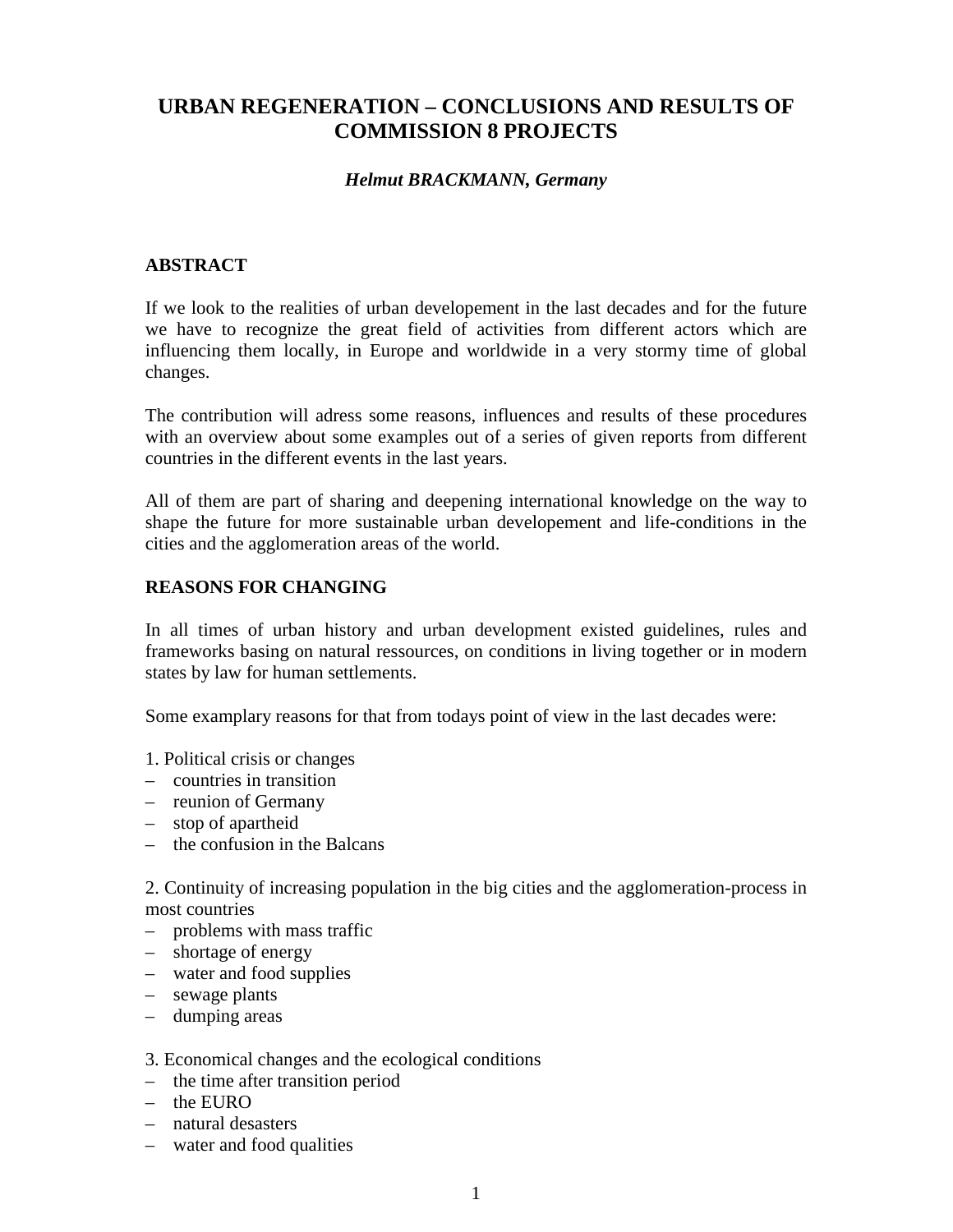- the carbon monoxide reality
- 4. The changing in ideals
- charta from Athens
- the summit of Rio
- the optimization of traffic systems
- the e-revolution
- the rural exodus
- city-air makes free
- informal settlements

5. High unemployment in most of old industrialized areas

- necessity of reconstruction of areas instead of urban sprawl
- alternative business

6. Less money and new forms of financing

- public private partnership
- new foundations for culture facilities and infrastructure
- private financing of building infrastructure
- better facility management

etc.

This as an outline of the most important points in giving reasons for changes in the globalization world was the special taskforc of the most activities of the commission 8 work in the last four years.

There have been a whole string of excellent examples and contributions during the different events beginning with the Congress in Brighton ending at the Congress in Washington next year, where the Commission will present a printed report about all the measures in different countries.

### **REVIEW TO COMMISSION WORK**

At this moment I remind the listeners of the redevelopment of an industrial site from the viewpoint of urban planning in Tampere, Finland, in which was shown a gradual alteration in the use of a 23-hectare Tampella site considering the Finnish Building Act in addition to environmental, social and cultural impacts.

Or in a more social way the project of Delfshaven in the Netherlands where a special kind of participation (Neighbourhood Development Corporation) and real estate management is responsible for getting an economic recovery and within that more work and education, more safety for the people in the city and more liveability and care.

The participants to the Rotterdam/Ruhrdistrict meeting in autumn 1999 pointed out the accompanying importance of culture and landscape in the procedures of urban regeneration. There was a broad discussion about the highlights and the process meaning of the International Building Exhibition in Germany as well in the discussion about the importance of national heritage in the industrial monuments as in the meaning of the rearming of the infrastructure facilities for example in building the powerful